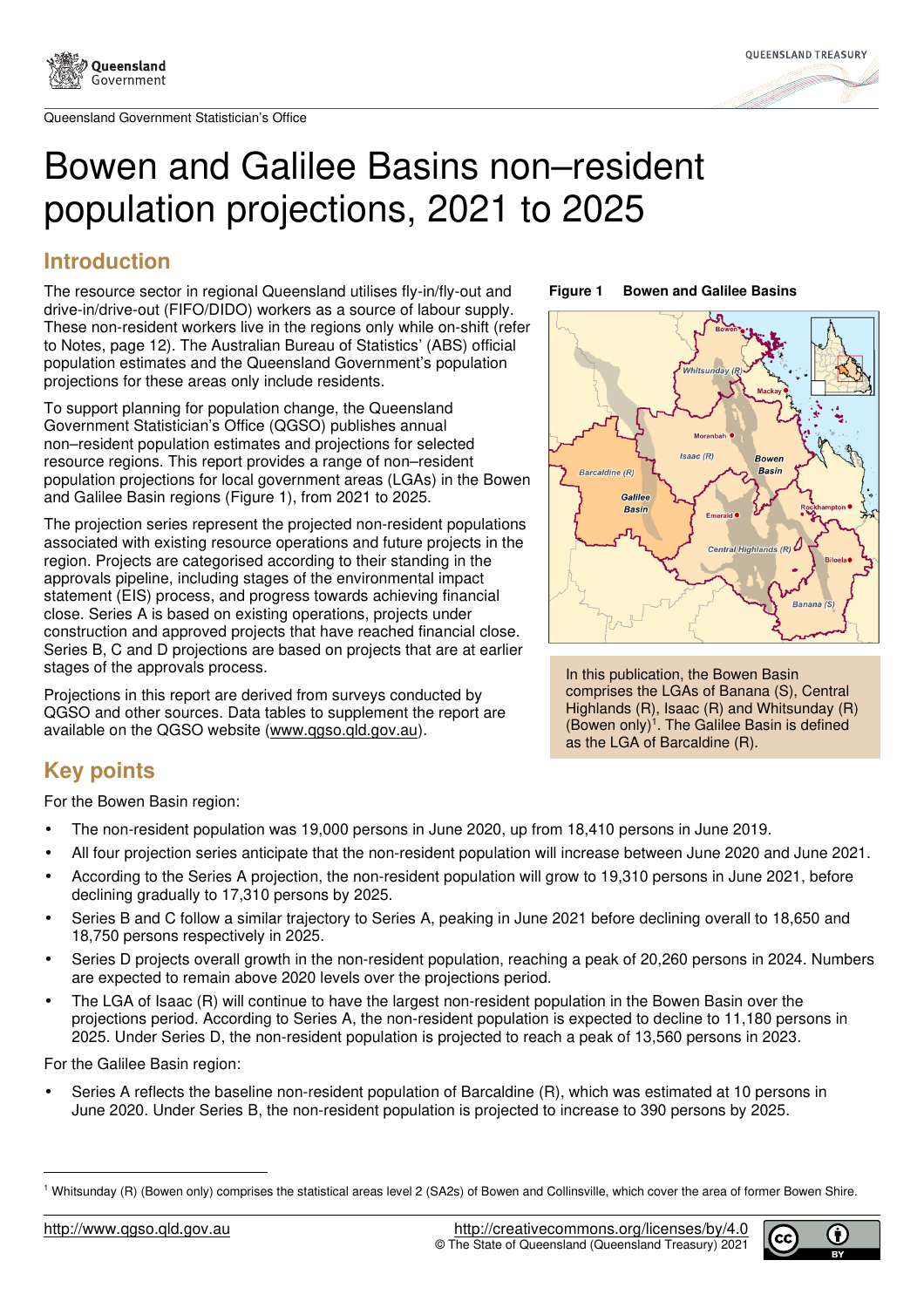

## **Bowen and Galilee Basins – future influences**

The Bowen Basin is Queensland's major coal mining region, with 43 coal mining operations and two gold mines as at March 2021, along with coal seam gas (CSG) and conventional gas operations, renewable energy projects, and other resource industry related infrastructure (Table 7, pages 10–12). The coal industry will continue to be the major influence on the region's non-resident population between 2021 and 2025.

Resource industry projects that have moved along the approvals pipeline since February 2020 include:

- The **Olive Downs Project**, a greenfield open–cut metallurgical coal project 40 km south-east of Moranbah that will produce up to 15 Mtpa, received its environmental authority (EA) in October 2019 (Pembroke Resources, 2019), Australian Government environmental approvals in May 2020 (Pembroke Resources, 2020b), and mining leases (ML) in September 2020 (Pembroke Resources, 2020a). Pembroke Resources has assembled the key elements required to commence construction while it finalises finance and offtake partners.
- Stanmore Coal's **Isaac Downs Project** published an environmental impact statement (EIS) in March 2020 and completed the EIS process in early March 2021 (Queensland Government, 2021; Stanmore Coal, 2021). Subject to remaining approvals, construction and mining operations are expected to commence later in 2021. The project, an open–cut metallurgical coal mine 10 km south-east of Moranbah, will extend the life of the company's assets at the Isaac Plains Complex.
- Vitrinite submitted ML and EA applications for the **Vulcan Mine Complex** in 2020 (Vitrinite, 2020b). Located between Dysart and Moranbah, the 1.95 Mtpa open–cut hard coking coal project does not require an EIS (Vitrinite, 2020a).
- Bowen Coking Coal advanced approvals for **Broadmeadow East** and **Isaac River**, two small open–cut coking coal projects near Moranbah, in 2020 (Bowen Coking Coal, 2021a; Bowen Coking Coal, 2021b). Both projects are located close to existing infrastructure and plan to use coal handling facilities at nearby sites. Final approvals for both projects are expected in the second half of 2021.
- Glencore Coal's **Valeria Project** submitted an initial advice statement (IAS) in April 2020 and was declared a coordinated project in June 2020 (DSDILGP, 2020). Valeria is a proposed greenfield open–cut thermal and metallurgical coal mine with a vield of up to 17 Mtpa and is located 27 km north-west of Emerald.
- The **Urannah Project** was declared a coordinated project in May 2020, with draft terms of reference (TOR) for the EIS published in November 2020 and final TOR released in March 2021 (DSDILGP, 2021). Located 86 km south-east of Collinsville in the LGAs of Mackay (R), Whitsunday (R) and Isaac (R), the project comprises a dam, pumped hydro–electric power scheme, water distribution network, and irrigation precinct. The proponent is Bowen River Utilities.

## **Projection methodology**

QGSO's non–resident population projection methodology comprises four different series, which represent a range of possible outcomes arising from the future development of resource projects and operations in the Bowen and Galilee Basins. Each series estimates the non-resident population that would be present in each LGA at 30 June of each year from 2021 to 2025, should the listed operations and projects proceed as assumed.

The four projection series represent the estimated non-resident populations associated with existing operations and future projects. Projects are categorised according to their standing in the approvals pipeline, including stages of the environmental impact statement (EIS) process<sup>2</sup>, and progress towards achieving financial close.

- **Series A** projection is based on the number of non-resident workers on-shift who were engaged in existing resource operations at June 2020. The projection takes into account future changes to those operational workforces as advised by company sources, as well as the estimated construction and operational workforces of Category A projects (i.e. those that are approved and have reached financial close).
- **Series B** projection includes the Series A projection plus projected growth in the non-resident population arising from Category B projects (those that have an EIS approved and are awaiting other approvals and/or financial close).
- **Series C** projection includes the Series A and B projections, plus projected growth in the non-resident population arising from Category C projects (those that have published an EIS but are not yet approved).
- **Series D** projection includes the Series A, B and C projections, plus projected growth in the non-resident population from Category D projects (those that have yet to publish an EIS, including projects that have lodged an initial advice statement (IAS), as well as projects that have yet to begin the approvals process).

<sup>&</sup>lt;sup>2</sup> The projections also include some projects that do not require an EIS. Such projects are still subject to other approvals.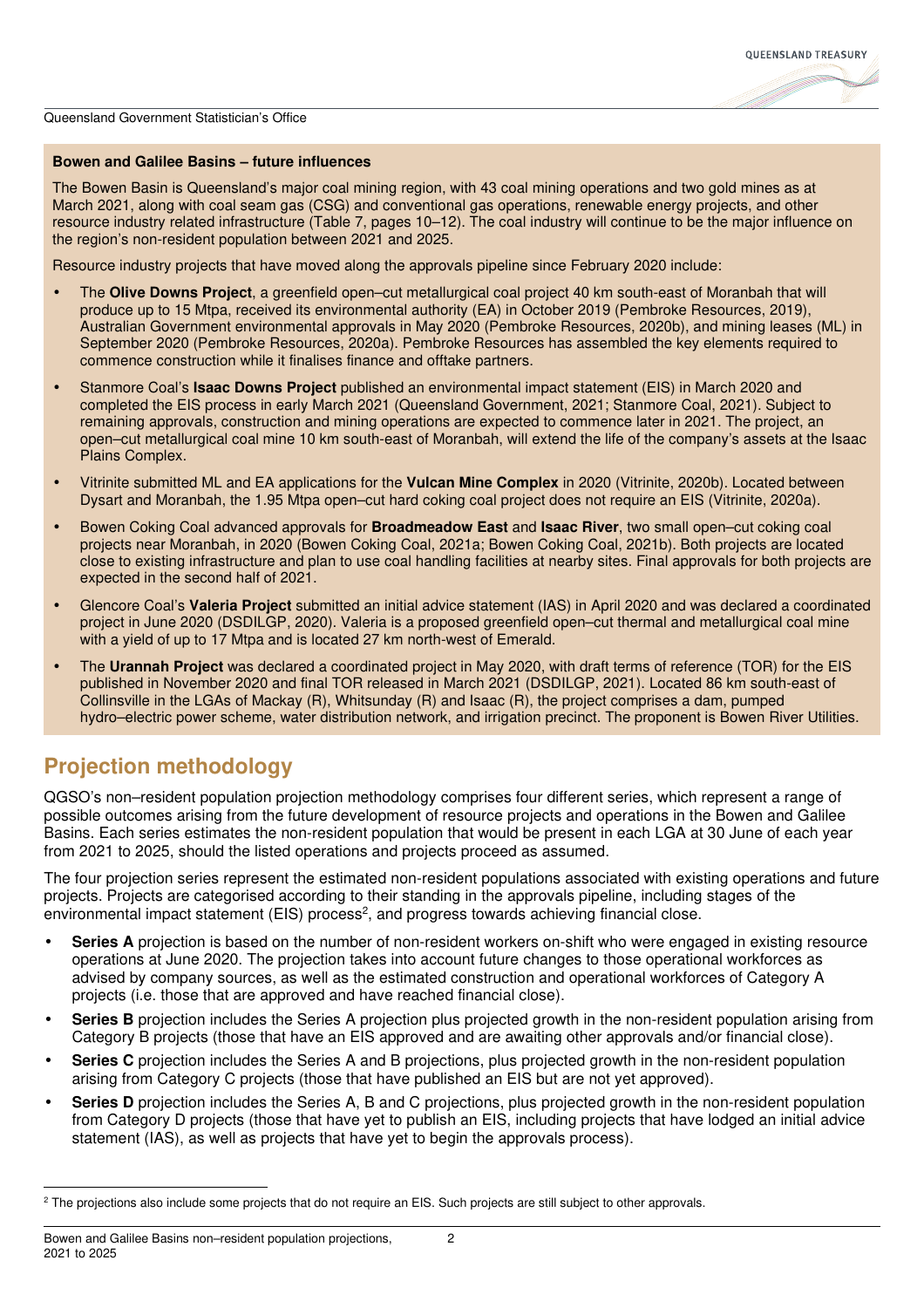

Only series containing more than one project are published in this report.

Where financial close for an approved project has been delayed indefinitely, or where it is not possible to give consideration to indicative workforce data or sequencing, the project is designated as **Category E** and is not included in any of the four projection series. Other projects that are dependent on Category E projects in order to commence are also designated as Category E and are excluded from consideration in the projections.

Users of these projections should note that there is a degree of uncertainty about the likelihood of these projects proceeding as assumed and, as such, the projections should be regarded as being indicative of the range of potential outcomes rather than forecasts of future growth. QGSO does not advocate any of the projection series as being the most likely or favoured outcome. See caveats on page 12 of this report for further details.

A full list of existing operations and projects included in each category is available in Table 7 (pages 10–12), and a map of selected projects in the Bowen and Galilee Basins is shown in Figure 2.



**Figure 2 Coal projects(a), Bowen and Galilee Basins** 

(a) Does not include other resource projects or existing operations. Project locations shown in map are indicative only. Project status is current as at March 2021. Does not include Category E projects. See Table 7 (pages 10–12) for a full list of existing operations and projects by project category.

Source: QGSO, 2021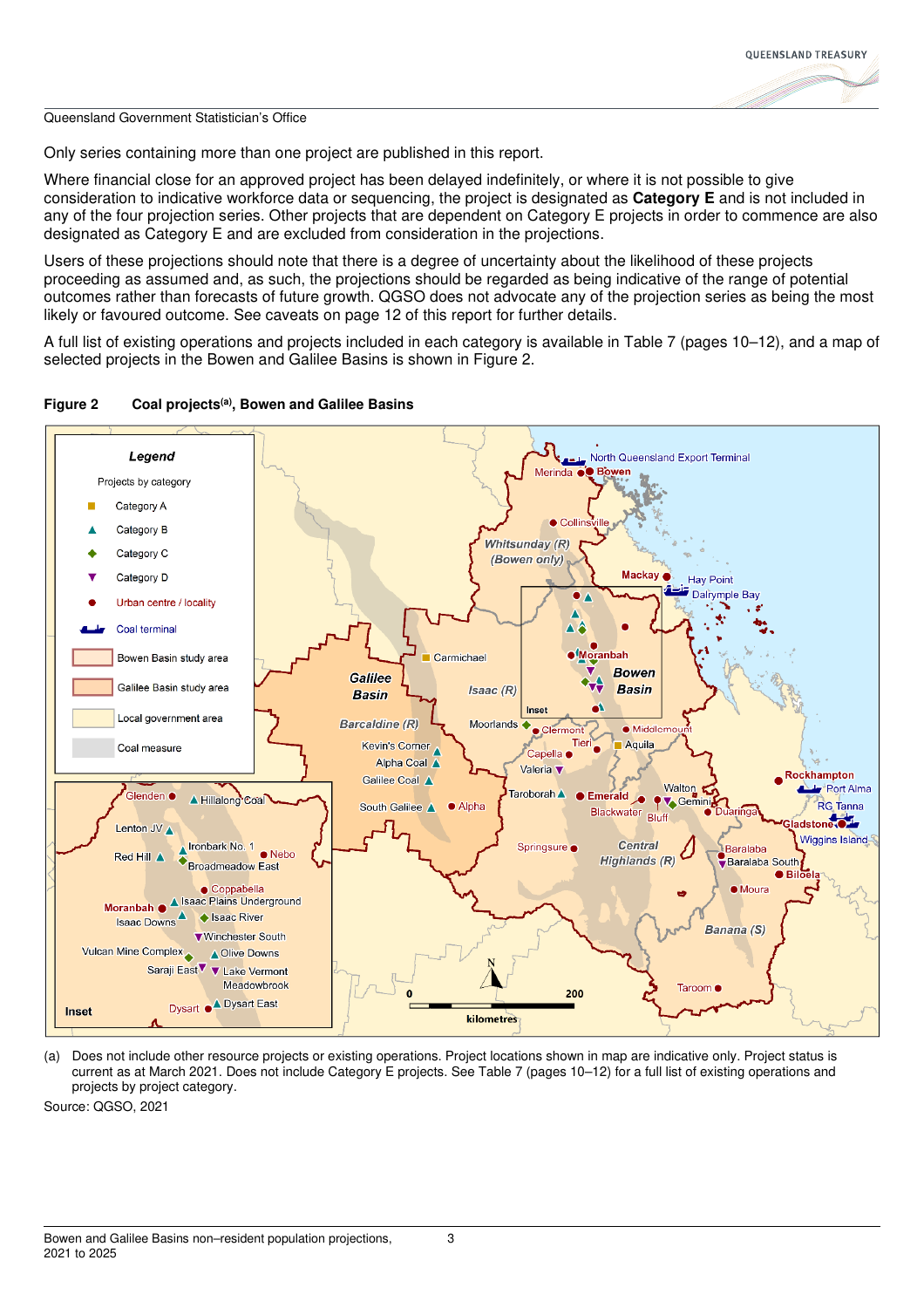

# **Projected non-resident population, Bowen Basin**

The Bowen Basin had a non-resident population of 19,000 persons in June 2020, up from 18,410 persons in June 2019 (Figure 3). This increase was largely due to a combination of project construction and ongoing coal industry activity, which more than made up for mine closures and reduced gas activity (QGSO, 2020).

Four projection series are presented for the Bowen Basin (Table 1). Series A, B and C anticipate the non-resident population will increase from June 2020 to June 2021, before declining overall to 2025. Series D projects overall growth in the non-resident population, with numbers expected to remain above 2020 levels over the projections period.

According to the Series A projection, the non-resident population of the Bowen Basin will grow to 19,310 persons in June 2021, before falling to 17,760 persons in 2022 and declining gradually to 17,310 persons by 2025. This series reflects changes to the non-resident workforces of existing operations, as well as the construction and operations workforces of projects that are either under construction or have reached financial close but are yet to begin construction.

Under Series B, the region's non-resident population is expected to increase to 19,350 persons in June 2021, before declining overall to 18,650 persons in 2025. This series factors in the impact of coal and other projects that have yet to reach financial close (Table 7, pages 10–12). The Series C projection, which takes into account four coal projects that are not yet approved, follows a similar trajectory to Series B, reaching 19,370 persons in 2021, then slowly decreasing to 18,750 persons in 2025.

In contrast to the other series, the Series D projection anticipates the region's non-resident population will grow overall to 20,260 persons in 2024, before falling to 20,180 persons in 2025. This series includes the additional influence of several projects in the early stages of planning. While the non-resident population is projected to reach more than 20,000 persons under this series, it will remain below the 25,040 persons recorded at the peak of the resources boom in 2012.



## **Figure 3 Estimated and projected non–resident population, Bowen Basin**

Source: QGSO estimates, 2006 to 2020; QGSO projections, 2021 to 2025

## **Table 1 Projected non-resident population, Bowen Basin**

|                                  | Number of non-resident workers on-shift at 30 June |           |        |        |        |        |
|----------------------------------|----------------------------------------------------|-----------|--------|--------|--------|--------|
|                                  | Estimated                                          | Projected |        |        |        |        |
| Projection series <sup>(a)</sup> | 2020                                               | 2021      | 2022   | 2023   | 2024   | 2025   |
| Series A                         | 19,000                                             | 19,310    | 17,760 | 17.640 | 17.420 | 17,310 |
| Series B                         | 19.000                                             | 19.350    | 18.870 | 18.860 | 18.620 | 18,650 |
| Series C                         | 19,000                                             | 19.370    | 19.090 | 19.080 | 18.760 | 18,750 |
| Series D                         | 19.000                                             | 19.370    | 19.120 | 20.110 | 20.260 | 20,180 |

(a) One project in Series C in Central Highlands (R) is excluded from the projections for the Bowen Basin.

Figures in all tables have been rounded to the nearest 10; see Notes at end of report for details.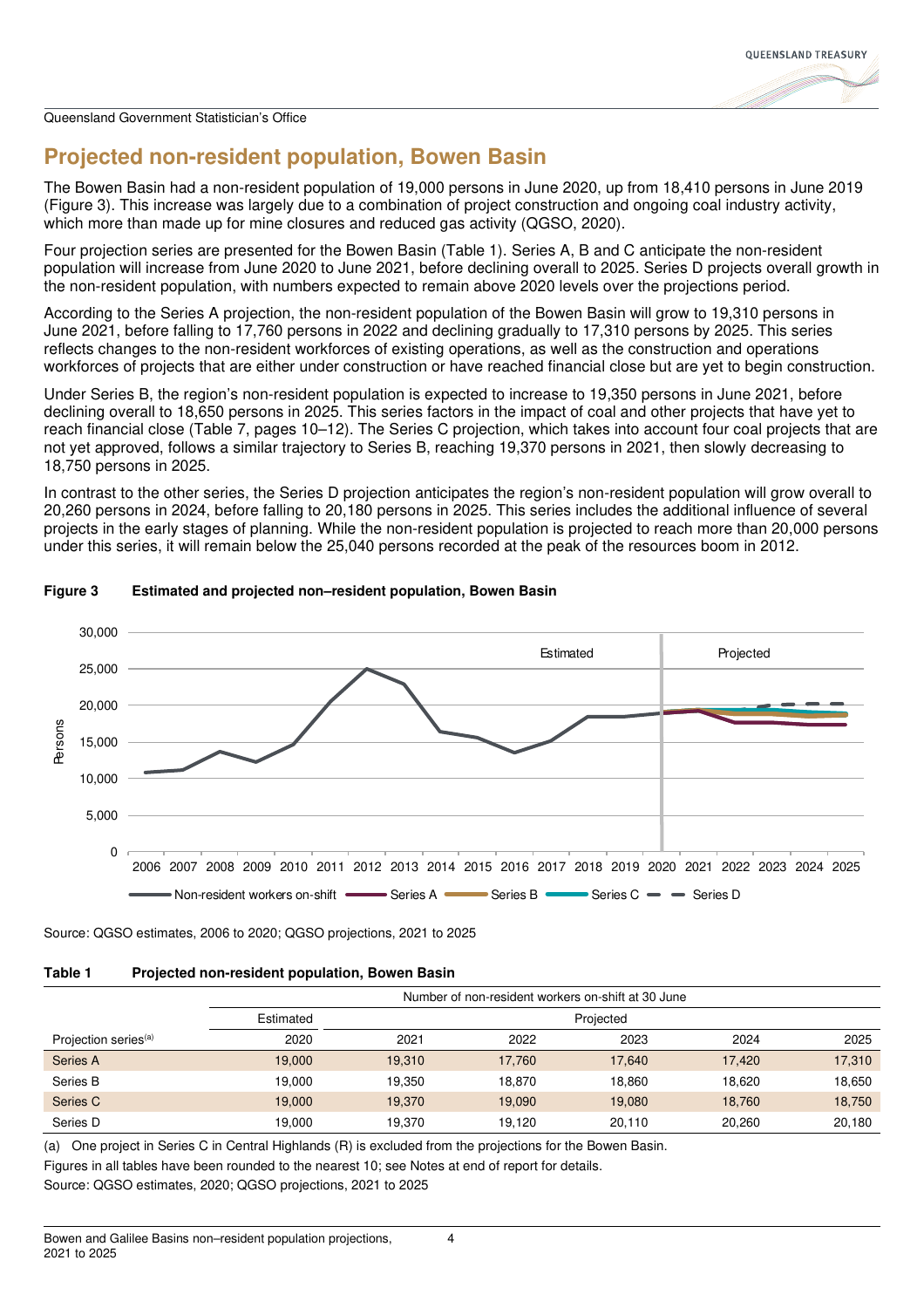

## **Banana (S)**

The LGA of Banana (S) had three coal mines, a gold mine and a coal–fired power station operating in March 2021 (Table 7, pages 10–12). Gas operations were also active in the area.

The non-resident population of Banana (S) grew to 1,500 persons in June 2020, up from 1,240 persons in June 2019, driven by coal and gas activity (Figure 4). Despite growth since June 2016, the non-resident population remains well below the peak of 2,750 persons recorded in June 2013, when coal seam gas pipeline and gas field construction were underway.

One projection series is presented for Banana (S) (Table 2). According to Series A, the non-resident population will decline slowly to 1,410 persons in 2024 and 2025. This series includes the non-resident population impacts of existing resource operations in the LGA and Moura Solar Farm, which is expected to begin construction during 2021 (MYTILINEOS, 2021).

Series B in Banana (S) has a single project—the Banana Range Wind Farm—which is included in the Series B projection for the Bowen Basin region (Table 1).

There is no Series C projection for Banana (S), as there are no projects in this category.

Series D in Banana (S) has a single project—Baralaba South—which is included in the Series D projection for the Bowen Basin region (Table 1).

The projection series for Banana (S) does not include consideration of the Nathan Dam and Pipeline project, which is classified as Category E (Table 7, pages 10–12).



## **Figure 4 Estimated and projected non–resident population, Banana (S)**

Source: QGSO estimates, 2006 to 2020; QGSO projections, 2021 to 2025

## **Table 2 Projected non-resident population, Banana (S)**

|                                  |           | Number of non-resident workers on-shift at 30 June |       |      |       |      |
|----------------------------------|-----------|----------------------------------------------------|-------|------|-------|------|
|                                  | Estimated | Projected                                          |       |      |       |      |
| Projection series <sup>(a)</sup> | 2020      | 2021                                               | 2022  | 2023 | 2024  | 2025 |
| Series A                         | .500      | 1.460                                              | 1.440 | .430 | 1.410 | .410 |

(a) Series B and Series D projections for Banana (S) are not published. There is no Series C projection for Banana (S). Source: QGSO estimates, 2020; QGSO projections, 2021 to 2025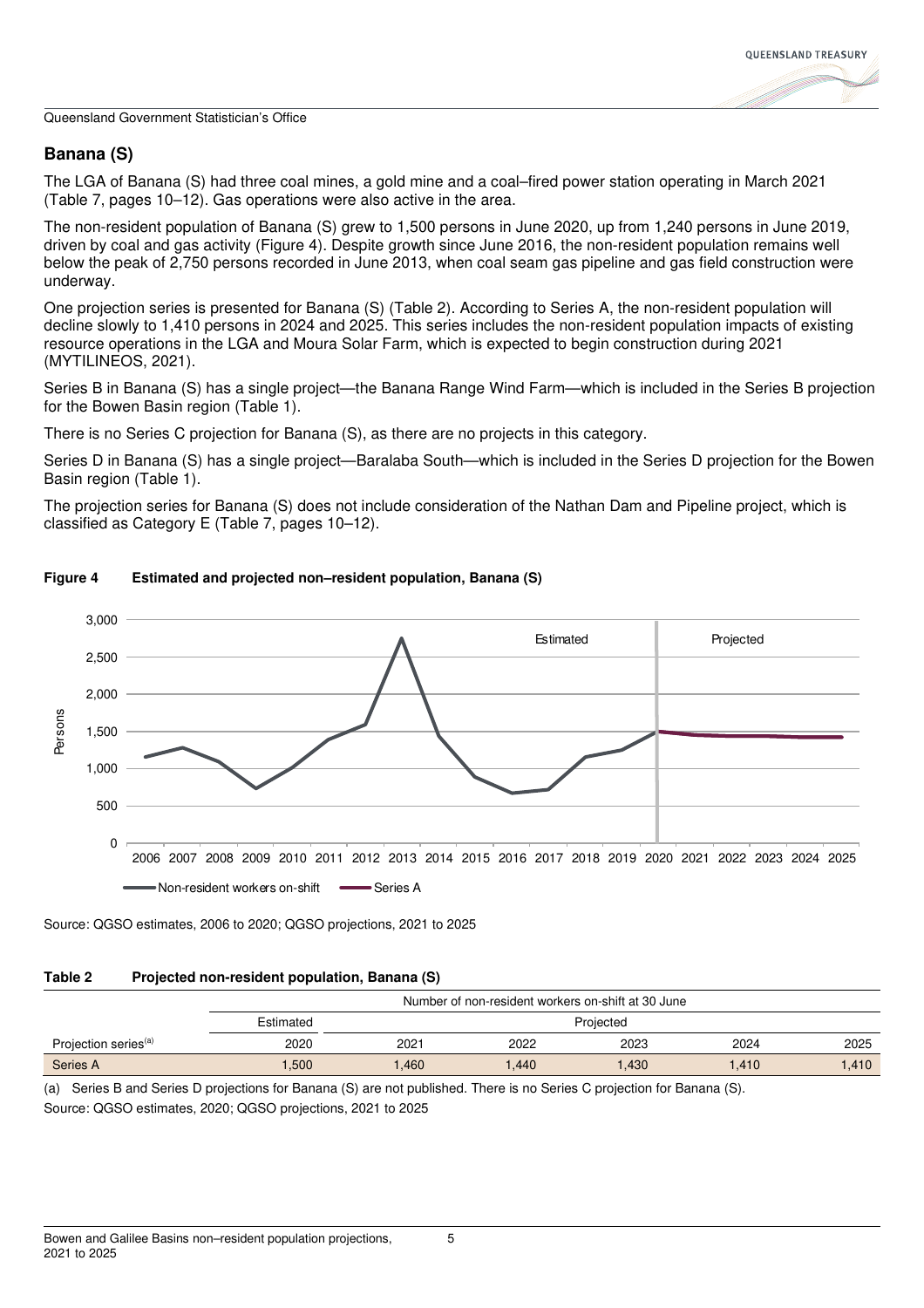## **Central Highlands (R)**

In March 2021, there were 12 coal mining operations in Central Highlands (R), as well as gas drilling and operations (Table 7, pages 10–12). The non-resident population fell from 4,380 persons in June 2019 to 3,890 persons in June 2020 (Figure 5), primarily due to mine closures, including a temporary shutdown at Rolleston, and reduced gas activity (QGSO, 2020).

Two projection series are presented for Central Highlands (R) (Table 3). Under Series A, the non-resident population is projected to increase from 2020 levels and remain above 4,000 persons over the projections period, peaking at 4,170 persons in 2022. This series factors in changes in the non-resident workforces of existing coal mines and gas operations in the LGA.

Series B in Central Highlands (R) has a single project—Taroborah—which is included in the Series B projection for the Bowen Basin region (Table 1).

Series C in Central Highlands (R) has a single project—the Gemini Project— which is excluded from the projections for the Bowen Basin region (Table 1).

Series D includes the additional influence of two coal projects—Valeria and Walton Coal Project—in the early stages of planning. According to this series, the non-resident population of Central Highlands (R) will grow to reach 4,460 persons in 2025.

None of the projection series for Central Highlands (R) include consideration of the Greater Mahalo Development Area, Minyango or Washpool Coal projects, which are classified as Category E (Table 7, pages 10–12).



## **Figure 5 Estimated and projected non–resident population, Central Highlands (R)**

Source: QGSO estimates, 2006 to 2020; QGSO projections, 2021 to 2025

## **Table 3 Projected non-resident population, Central Highlands (R)**

|                                  |           | Number of non-resident workers on-shift at 30 June |       |       |       |       |
|----------------------------------|-----------|----------------------------------------------------|-------|-------|-------|-------|
|                                  | Estimated | Projected                                          |       |       |       |       |
| Projection series <sup>(a)</sup> | 2020      | 2021                                               | 2022  | 2023  | 2024  | 2025  |
| Series A                         | 3,890     | 4.100                                              | 4.170 | 4,000 | 4,110 | 4,030 |
| Series D                         | 3.890     | 4.100                                              | 4.170 | 4.000 | 4.240 | 4.460 |

(a) Series B and Series C projections for Central Highlands (R) are not published.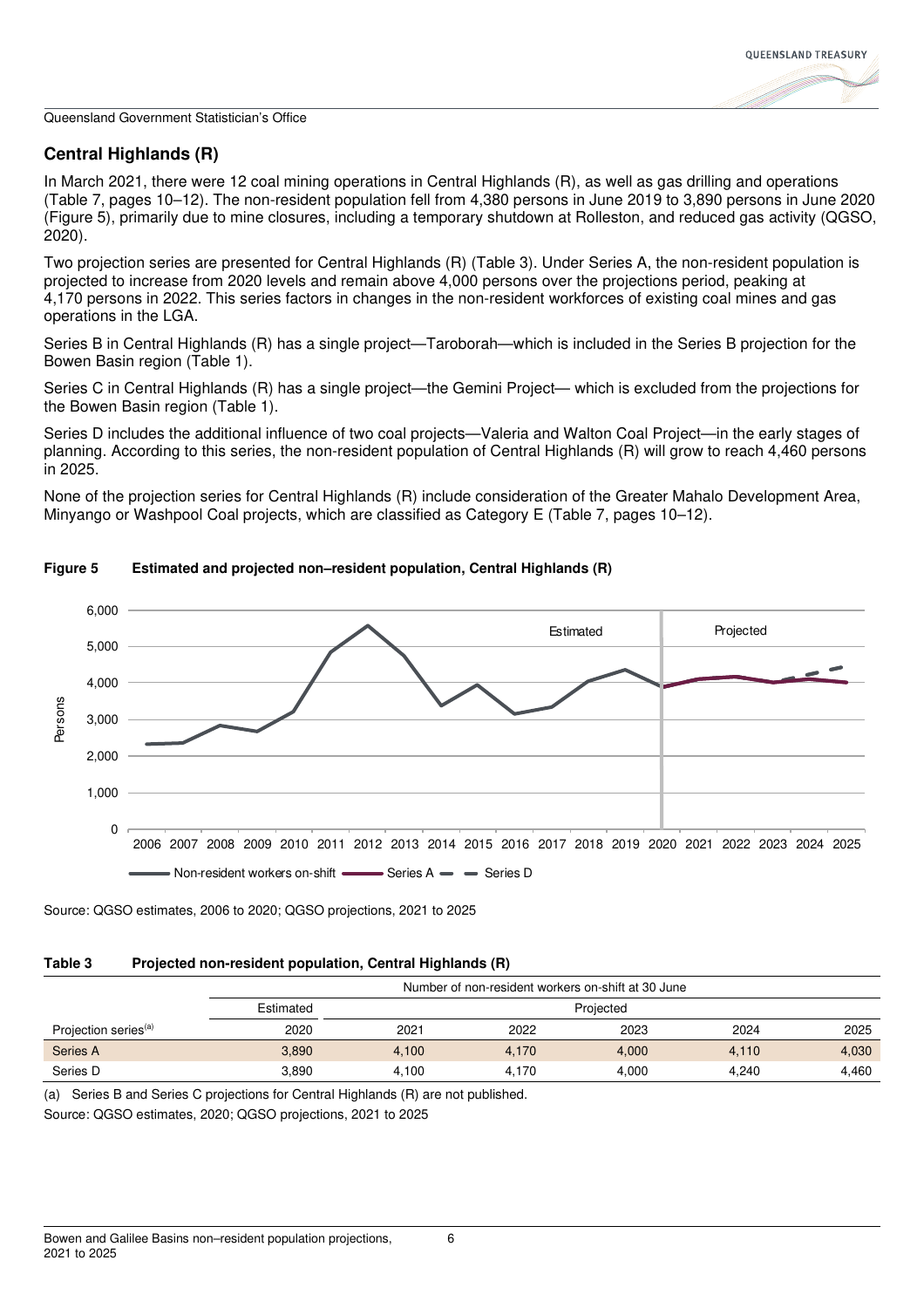## **Isaac (R)**

Isaac (R) had 27 of the 43 coal operations in the Bowen Basin as at March 2021, along with four other resource operations and three projects under construction (Table 7, pages 10–12). The non-resident population of Isaac (R) increased from 12,130 persons in June 2019 to 12,770 persons in June 2020 (Figure 6).

Four projection series are presented for Isaac (R) (Table 4). Series A includes the non-resident workforces of existing mine and gas operations in the LGA, and the construction and operations workforces for Aquila, Carmichael and Carmichael Rail Network. Under Series A, the non-resident population of Isaac (R) is expected to fall to 11,500 persons by 2022 as project construction is completed, then continue to decline overall to reach 11,180 persons in 2025.

Series B projects the non-resident population of Isaac (R) will decline to 12,550 persons in June 2021 and remain around this level until 2023, before falling further to reach 12,190 persons in 2025. This series factors in the construction and production workforces of eight coal projects, two rail projects and one renewable project, which have been approved but are yet to reach financial close.

According to Series C, the non-resident population of Isaac (R) will increase to 12,740 persons in 2022 and 2023, then decline to 12,300 persons in 2025. Series C accounts for the impact of four additional coal projects that are not yet approved, namely Broadmeadow East, Isaac River, Moorlands Project and the Vulcan Mine Complex.

Under Series D, the non-resident population of Isaac (R) follows the same trajectory as Series C until 2022, before increasing to 13,560 persons in 2023 and then declining to 13,200 persons in 2025. This series considers the influence of three coal projects and one infrastructure project in preliminary planning stages.

None of the projection series for Isaac (R) include consideration of the Arrow Bowen Pipeline, Bowen Gas Project, Codrilla, Eagle Downs, Hail Creek Transition Project or Moranbah South projects, which are classified as Category E (Table 7, pages 10–12).



## **Figure 6 Estimated and projected non–resident population, Isaac (R)**

Source: QGSO estimates, 2006 to 2020; QGSO projections, 2021 to 2025

## **Table 4 Projected non-resident population, Isaac (R)**

|                   | Number of non-resident workers on-shift at 30 June |           |        |        |        |        |
|-------------------|----------------------------------------------------|-----------|--------|--------|--------|--------|
|                   | Estimated                                          | Projected |        |        |        |        |
| Projection series | 2020                                               | 2021      | 2022   | 2023   | 2024   | 2025   |
| Series A          | 12.770                                             | 12.510    | 11,500 | 11,520 | 11.210 | 11,180 |
| Series B          | 12.770                                             | 12.550    | 12.520 | 12.520 | 11.990 | 12,190 |
| Series C          | 12.770                                             | 12.570    | 12.740 | 12.740 | 12.130 | 12,300 |
| Series D          | 12.770                                             | 12.570    | 12.740 | 13.560 | 13.290 | 13,200 |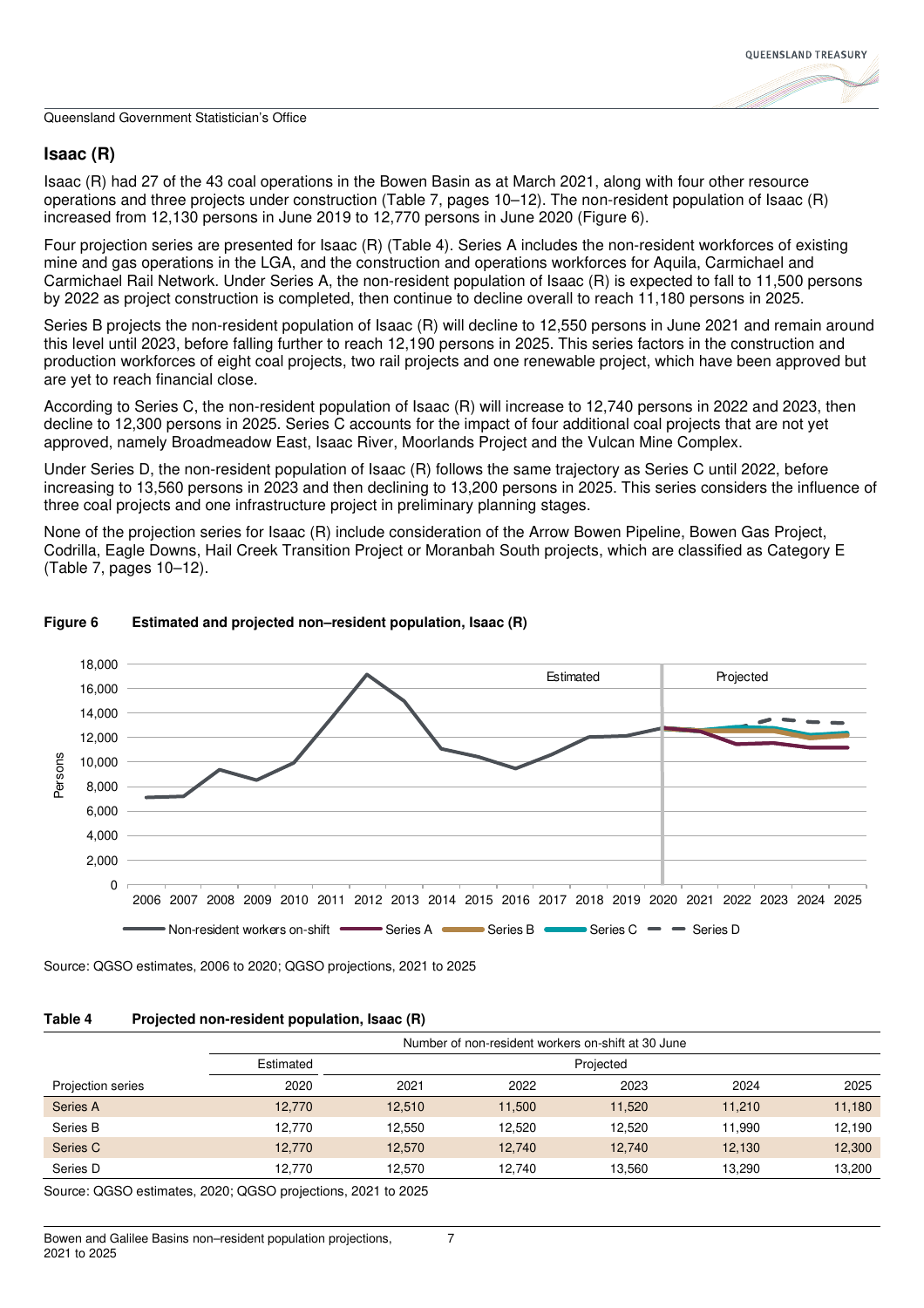

## **Whitsunday (R) (Bowen only)**

In March 2021, there were two coal mining operations, a gold mine, and North Queensland Export Terminal in Whitsunday (R) (Bowen only), as well as the Carmichael Rail Network under construction (Table 7, pages 10–12). The non-resident population of Whitsunday (R) (Bowen only) was 840 persons in June 2020, up from 660 persons in June 2019, with rail project construction and ongoing coal operations contributing to the increase (QGSO, 2020).

Two projection series are presented for Whitsunday (R) (Bowen only) (Table 5). The Series A projection anticipates the non-resident population will peak at 1,240 persons in June 2021, before settling between 660 and 690 persons from 2022 to 2025. This series reflects the anticipated non-resident workforces of existing operations and the Carmichael Rail Network.

According to Series B for Whitsunday (R) (Bowen only), the non-resident population is expected to follow a similar trajectory to Series A until 2022, and then increase to 1,040 persons in 2024. Series B reflects the additional influences of the non–resident construction workforces for rail components of two Galilee Basin coal projects and three port development projects.

There is no Series C projection for Whitsunday (R) (Bowen only), as there are no projects in this category.

Series D in Whitsunday (R) (Bowen only) has a single project—the Urannah Project— which is included in the Series D projection for the Bowen Basin region (Table 1).



## **Figure 7 Estimated and projected non–resident population, Whitsunday (R) (Bowen only)**

Source: QGSO estimates, 2006 to 2020; QGSO projections, 2021 to 2025

## **Table 5 Projected non-resident population, Whitsunday (R) (Bowen only)**

|                                  |           | Number of non-resident workers on-shift at 30 June |      |      |       |      |
|----------------------------------|-----------|----------------------------------------------------|------|------|-------|------|
|                                  | Estimated | Projected                                          |      |      |       |      |
| Projection series <sup>(a)</sup> | 2020      | 2021                                               | 2022 | 2023 | 2024  | 2025 |
| Series A                         | 840       | 1.240                                              | 660  | 680  | 690   | 690  |
| Series B                         | 840       | .240                                               | 680  | 860  | 1.040 | 990  |

(a) There is no Series C projection for Whitsunday (R) (Bowen only). The Series D projection for Whitsunday (R) (Bowen only) is not published.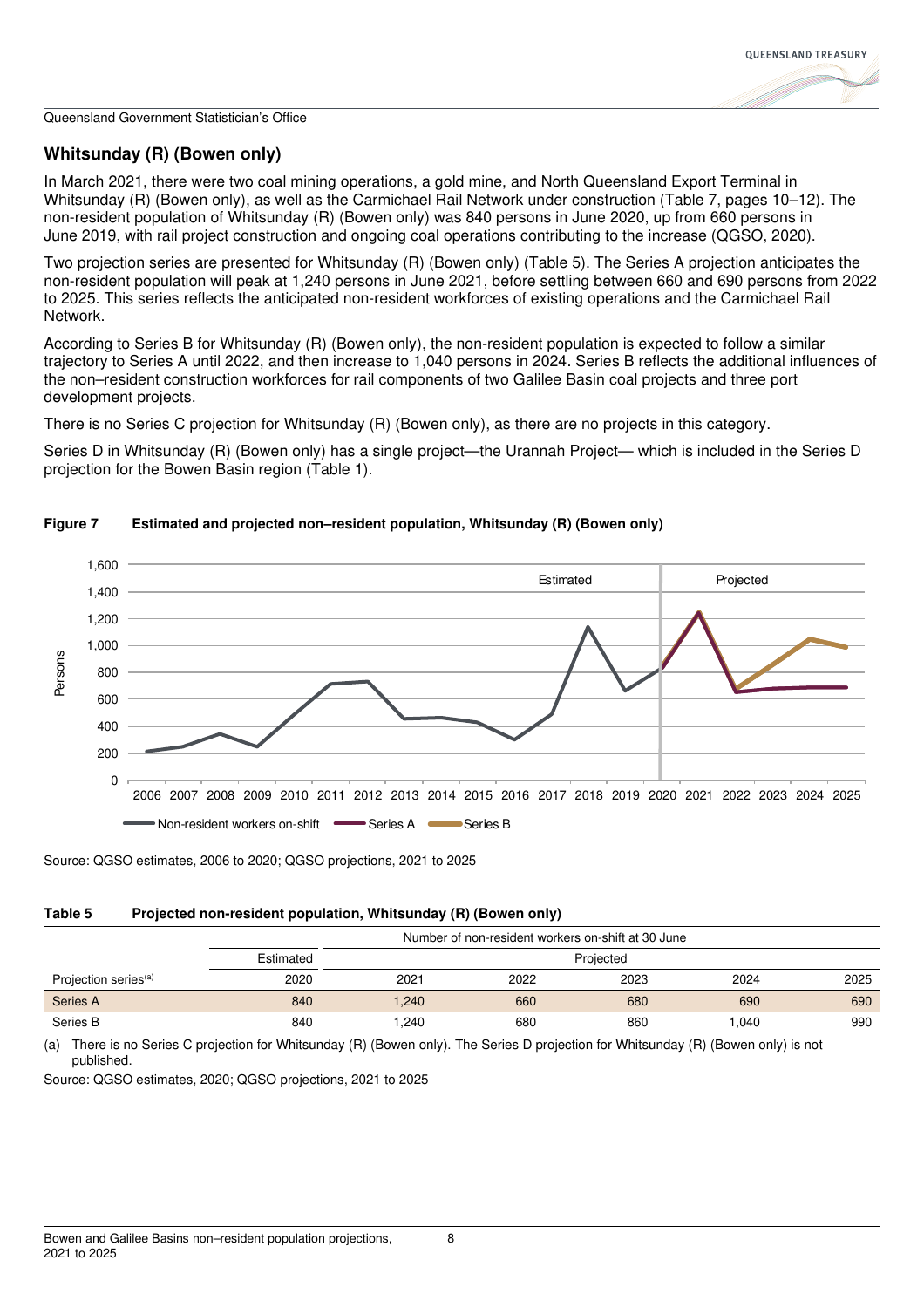

# **Projected non-resident population, Galilee Basin**

The Galilee Basin coal measure spans a number of LGAs, including Barcaldine (R) to the south and the Bowen Basin LGA of Isaac (R) to the east (Figure 2). The following projections refer only to the non–resident population impacts of Galilee Basin projects that will occur in Barcaldine  $(R)<sup>3</sup>$ .

While there are no coal mines currently operating or under construction in Barcaldine (R), several large mines and associated rail projects are planned for the LGA. Due to the remote location of these projects, workforces will be largely FIFO/DIDO rather than locally resident. Non–resident population change will be driven predominantly by large temporary construction workforces, which will later be replaced by smaller ongoing production workforces as mines become operational.

Two projection series are presented for Barcaldine (R) (Figure 8, Table 6). The Series A projection reflects the baseline non-resident population of the LGA, which usually comprises FIFO/DIDO workers engaged in resource exploration activities and maintenance of existing infrastructure. This small population—estimated at 10 persons in June 2020—is not expected to increase substantially prior to commencement of any major project.

Series B includes six projects—the Alpha Coal mine and rail project, Galilee Coal mine and rail project, Kevin's Corner and South Galilee Coal—that have an approved EIS but have yet to reach financial close. This series anticipates that the non-resident population of Barcaldine (R) will remain at 10 persons until 2022, then grow to reach 390 persons in 2025 as project construction progresses.

There are no Series C or Series D projections for Barcaldine (R), as there are no projects in these categories.



## **Figure 8 Estimated and projected non–resident population, Barcaldine (R)**

Source: QGSO estimates, 2010 to 2020; QGSO projections, 2021 to 2025

## **Table 6 Projected non-resident population, Barcaldine (R)**

|                                  |           | Number of non-resident workers on-shift at 30 June |      |      |      |      |
|----------------------------------|-----------|----------------------------------------------------|------|------|------|------|
|                                  | Estimated | Projected                                          |      |      |      |      |
| Projection series <sup>(a)</sup> | 2020      | 2021                                               | 2022 | 2023 | 2024 | 2025 |
| Series A                         | 10        | 10                                                 | 10   | 10   | 10   | 10   |
| Series B                         | 10        | 10                                                 | 10   | 150  | 290  | 390  |

(a) There are no Series C or Series D projections for Barcaldine (R).

 $3$  For the purposes of this publication and population projections, the Galilee Basin is defined as Barcaldine (R). Where the population impacts of Galilee Basin projects will occur in Isaac (R) and Whitsunday (R) (Bowen only), they are included in projections for the Bowen Basin.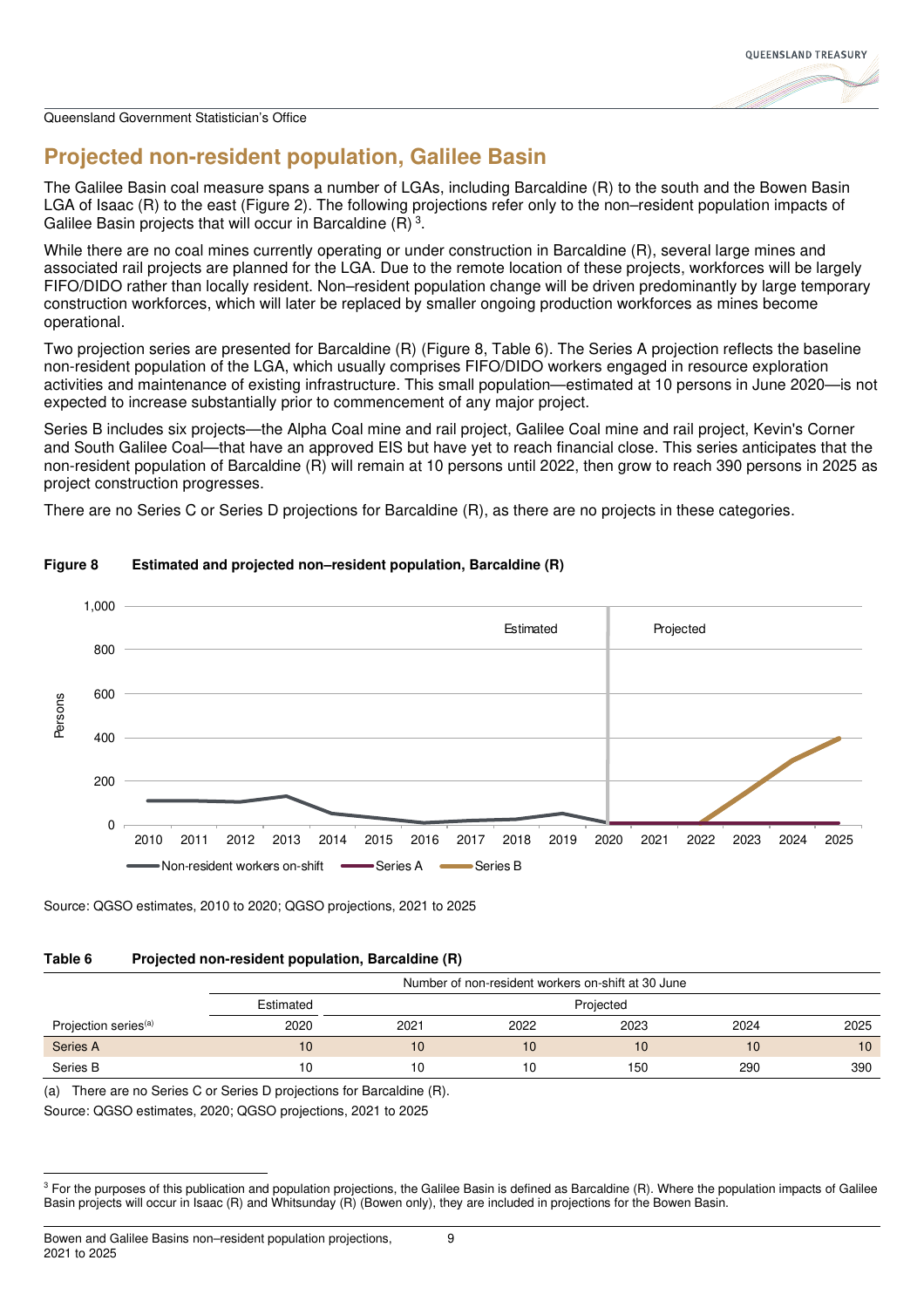| Table |  |
|-------|--|

**Table 7 Resource operations and projects, Bowen and Galilee Basins**

| Category <sup>(a)</sup> | Project / operation name                       | Company name                       | <b>LGA</b>                        |
|-------------------------|------------------------------------------------|------------------------------------|-----------------------------------|
|                         |                                                | Operations <sup>(b)</sup>          |                                   |
| A                       | <b>Baralaba North</b>                          | <b>Baralaba Coal Company</b>       | Banana (S)                        |
| А                       | <b>Blackwater</b>                              | <b>BHP</b>                         | Central Highlands (R)             |
| A                       | <b>Blair Athol</b>                             | <b>TerraCom</b>                    | Isaac(R)                          |
| А                       | Broadmeadow                                    | <b>BHP</b>                         | Isaac(R)                          |
| A                       | <b>Byerwen</b>                                 | <b>QCoal Group</b>                 | Isaac(R)                          |
| А                       | Callide                                        | <b>Batchfire Resources</b>         | Banana (S)                        |
| A                       | <b>Callide Power Station</b>                   | <b>CS Energy</b>                   | Banana (S)                        |
| А                       | <b>Capcoal Surface Operations</b>              | Anglo American                     | Isaac(R)                          |
| A                       | Carborough Downs                               | <b>Fitzroy Australia Resources</b> | Isaac(R)                          |
| А                       | Caval Ridge                                    | <b>BHP</b>                         | Isaac (R)                         |
| A                       | Clermont                                       | Glencore Coal                      | Isaac(R)                          |
| А                       | Collinsville                                   | Glencore Coal                      | Whitsunday (R) (Bowen only)       |
| A                       | Coppabella                                     | <b>Peabody Energy</b>              | Isaac(R)                          |
| А                       | Coppabella Train Loadout Facility              | <b>Pacific National</b>            | Isaac(R)                          |
| A                       | <b>Cracow Gold Mine</b>                        | <b>Aeris Resources</b>             | Banana (S)                        |
| А                       | Curragh                                        | Coronado Coal                      | Central Highlands (R)             |
| A                       | Daunia                                         | <b>BHP</b>                         | Isaac(R)                          |
| А                       | Dawson                                         | Anglo American                     | Banana (S)                        |
| A                       | Denison North (Rolleston)                      | <b>Denison Gas</b>                 | Central Highlands (R)             |
| А                       | Ensham                                         | <b>Ensham Resources</b>            | Central Highlands (R)             |
| A                       | Foxleigh                                       | <b>Middlemount South</b>           | Isaac(R)                          |
| А                       | <b>GLNG Drilling and Completions</b>           | GLNG <sup>(c)</sup>                | Banana (S), Central Highlands (R) |
| A                       | <b>GLNG Surat Operations and Gas Gathering</b> | <b>GLNG</b>                        | Banana (S), Central Highlands (R) |
| А                       | Goonyella Riverside                            | <b>BHP</b>                         | Isaac(R)                          |
| A                       | Grasstree                                      | Anglo American                     | Isaac(R)                          |
| A                       | Greater Meridian SeamGas                       | <b>WestSide Corporation</b>        | Banana (S)                        |
| A                       | <b>Gregory Project</b>                         | Sojitz Blue                        | Central Highlands (R), Isaac (R)  |
| А                       | Grosvenor                                      | Anglo American                     | Isaac(R)                          |
| A                       | <b>Hail Creek</b>                              | <b>Glencore Coal</b>               | Isaac(R)                          |
| А                       | Isaac Plains Complex                           | <b>Stanmore Coal</b>               | Isaac(R)                          |
| A                       | <b>Jellinbah East</b>                          | Jellinbah Group                    | Central Highlands (R)             |
| А                       | Jellinbah Plains                               | Jellinbah Group                    | Central Highlands (R)             |
| A                       | Kestrel                                        | <b>Kestrel Coal Resources</b>      | Central Highlands (R)             |
| А                       | Lake Vermont                                   | Jellinbah Group                    | Isaac (R)                         |
| A                       | <b>Meteor Downs South</b>                      | Sojitz Blue                        | Central Highlands (R)             |
| А                       | Middlemount                                    | Middlemount Coal                   | Isaac(R)                          |
| A                       | Millennium                                     | Peabody Energy                     | Isaac(R)                          |
| А                       | Minerva                                        | Sojitz Blue                        | Central Highlands (R)             |
| A                       | Moorvale                                       | <b>Peabody Energy</b>              | Isaac (R)                         |
| А                       | Moranbah Ammonium Nitrate Plant                | <b>Incitec Pivot</b>               | Isaac (R)                         |
| A                       | Moranbah Gas Project                           | <b>Arrow Energy</b>                | Isaac(R)                          |
| А                       | Moranbah North                                 | Anglo American                     | Isaac(R)                          |
| A                       | Mt Carlton Gold Mine                           | <b>Evolution Mining</b>            | Whitsunday (R) (Bowen only)       |
| Α                       | Nebo Rail Maintenance Facility                 | <b>Pacific National</b>            | Isaac(R)                          |
| A                       | <b>Newlands</b>                                | <b>Glencore Coal</b>               | Isaac(R)                          |
| Α                       | North Goonyella                                | Peabody Energy                     | Isaac(R)                          |
| A                       | North Queensland Export Terminal               | North Queensland Export Terminal   | Whitsunday (R) (Bowen only)       |
| A                       | Oaky Creek                                     | Glencore Coal                      | Central Highlands (R)             |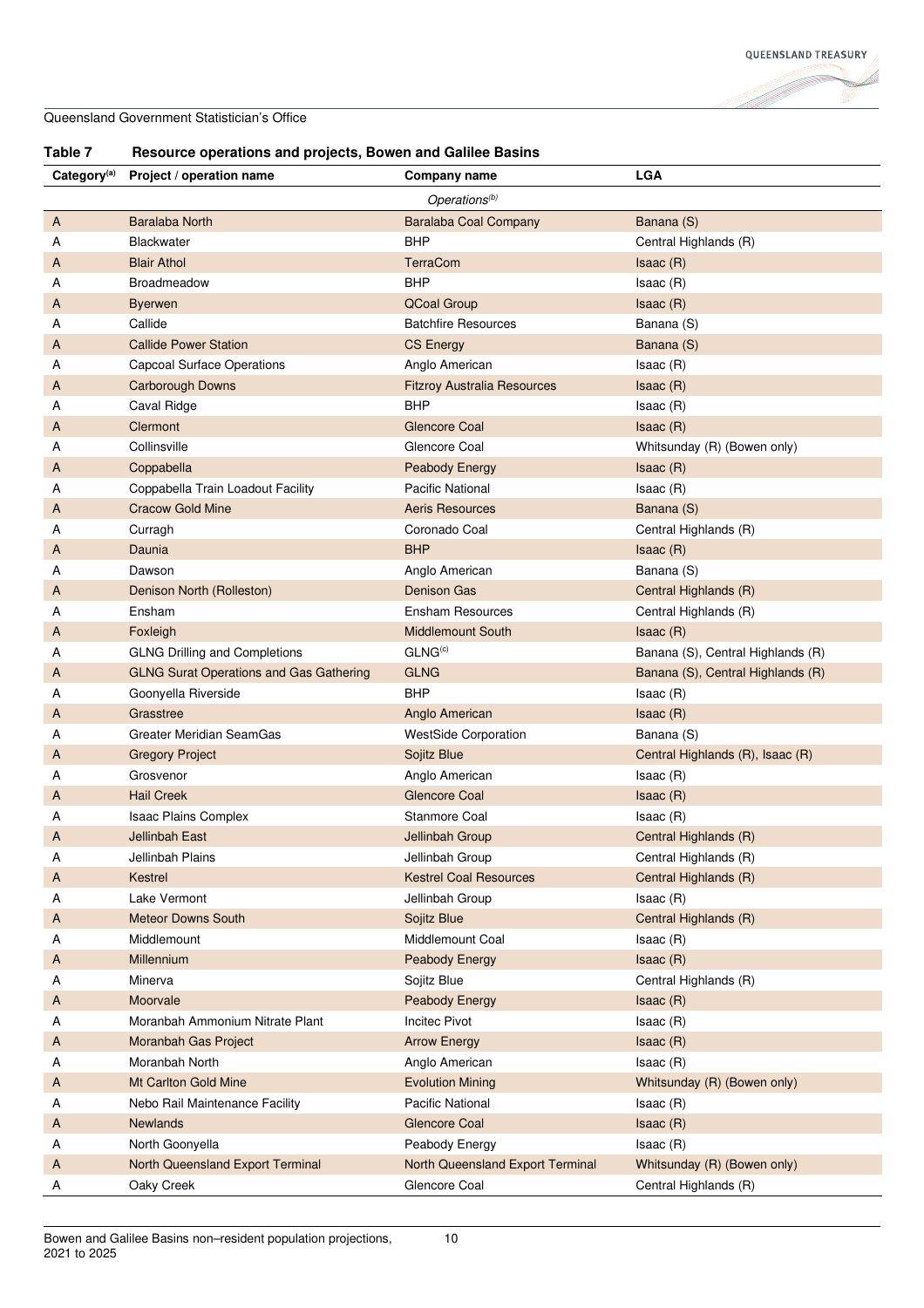| A  | <b>Peak Downs</b>                       | <b>BHP</b>                         | Isaac(R)                                               |
|----|-----------------------------------------|------------------------------------|--------------------------------------------------------|
| Α  | Poitrel                                 | <b>BHP</b>                         | Isaac(R)                                               |
| A  | <b>QCoal Northern Hub</b>               | <b>QCoal Group</b>                 | Whitsunday (R) (Bowen only)                            |
| Α  | Rolleston                               | Glencore Coal                      | Central Highlands (R)                                  |
| A  | Saraji                                  | <b>BHP</b>                         | Isaac(R)                                               |
| Α  | South Walker Creek                      | <b>BHP</b>                         | Isaac(R)                                               |
| Α  | Yarrabee                                | <b>Yancoal Australia</b>           | Central Highlands (R)                                  |
|    |                                         | Projects                           |                                                        |
| A  | Aquila                                  | Anglo American                     | Isaac(R)                                               |
| А  | Carmichael                              | <b>Bravus Mining and Resources</b> | Isaac(R)                                               |
| A  | <b>Carmichael Rail Network</b>          | <b>Bravus Mining and Resources</b> | Isaac (R), Whitsunday (R) (Bowen only)                 |
| А  | Moura Solar Farm                        | <b>MYTILINEOS</b>                  | Banana (S)                                             |
| B  | Abbot Point Coal Terminal (T0)          | North Queensland Export Terminal   | Whitsunday (R) (Bowen only)                            |
| В  | Abbot Point Coal Terminal (T3)          | <b>GVK Hancock Coal</b>            | Whitsunday (R) (Bowen only)                            |
| B  | <b>Abbot Point Growth Gateway</b>       | North Qld Bulk Ports Corporation   | Whitsunday (R) (Bowen only)                            |
| В  | Alpha Coal - mine                       | <b>GVK Hancock Coal</b>            | Barcaldine (R)                                         |
| B  | Alpha Coal - rail                       | <b>GVK Hancock Coal</b>            | Barcaldine (R), Isaac (R), Whitsunday (R) (Bowen only) |
| В  | Banana Range Wind Farm                  | Lacour Energy                      | Banana (S)                                             |
| B  | <b>Clarke Creek Wind and Solar Farm</b> | <b>Lacour Energy</b>               | Isaac(R)                                               |
| В  | <b>Dysart East Coal</b>                 | <b>Bengal Coal</b>                 | Isaac(R)                                               |
| B  | Galilee Coal Project - mine             | <b>Waratah Coal</b>                | Barcaldine (R)                                         |
| в  | Galilee Coal Project - rail             | <b>Waratah Coal</b>                | Barcaldine (R), Isaac (R), Whitsunday (R) (Bowen only) |
| В  | <b>Hillalong Coal</b>                   | Shandong Energy Australia          | Isaac(R)                                               |
| В  | Ironbark No. 1                          | <b>Fitzroy Australia Resources</b> | Isaac(R)                                               |
| B  | <b>Isaac Downs Project</b>              | <b>Stanmore Coal</b>               | Isaac(R)                                               |
| В  | Isaac Plains Underground                | <b>Stanmore Coal</b>               | Isaac (R)                                              |
| B  | <b>Kevin's Corner</b>                   | <b>GVK Hancock Coal</b>            | Barcaldine (R)                                         |
| в  | Lenton Joint Venture                    | New Hope Group                     | Isaac(R)                                               |
| B  | North Galilee Water Scheme              | <b>Bravus Mining and Resources</b> | Isaac(R)                                               |
| в  | Olive Downs Project                     | <b>Pembroke Resources</b>          | Isaac(R)                                               |
| B  | Red Hill Mining Lease Project           | <b>BHP</b>                         | Isaac(R)                                               |
| в  | South Galilee Coal                      | <b>AMCI</b>                        | Barcaldine (R)                                         |
| B  | Taroborah                               | Shenhuo International Group        | Central Highlands (R)                                  |
| С  | <b>Broadmeadow East</b>                 | Bowen Coking Coal                  | Isaac (R)                                              |
| C  | Gemini Project                          | <b>Magnetic South</b>              | Central Highlands (R)                                  |
| С  | <b>Isaac River</b>                      | Bowen Coking Coal                  | Isaac (R)                                              |
| C  | <b>Moorlands Project</b>                | <b>Huaxin Energy</b>               | Isaac(R)                                               |
| С  | Vulcan Mine Complex                     | Vitrinite                          | Isaac(R)                                               |
| D  | <b>Baralaba South</b>                   | <b>Mount Ramsay Coal Company</b>   | Banana (S)                                             |
| D  | Lake Vermont Meadowbrook Project        | Bowen Basin Coal                   | Isaac (R)                                              |
| D  | Saraji East Mining Lease Project        | <b>BHP</b>                         | Isaac (R)                                              |
| D  | Urannah Project                         | <b>Bowen River Utilities</b>       | Isaac (R), Whitsunday (R) (Bowen only)                 |
| D  | Valeria                                 | <b>Glencore Coal</b>               | Central Highlands (R)                                  |
| D  | Walton Coal Project                     | Aquila Resources                   | Central Highlands (R)                                  |
| D  | <b>Winchester South</b>                 | <b>Whitehaven Coal</b>             | Isaac(R)                                               |
| Е  | Arrow Bowen Pipeline                    | <b>Arrow Energy</b>                | Isaac(R)                                               |
| E, | Bowen Gas Project                       | <b>Arrow Energy</b>                | Isaac(R)                                               |
| E. | Codrilla                                | Peabody Energy                     | Isaac(R)                                               |
| Ε  | Eagle Downs                             | South32                            | Isaac(R)                                               |
| Ε  | Greater Mahalo Development Area         | Comet Ridge                        | Central Highlands (R)                                  |
| Ε  | <b>Hail Creek Transition Project</b>    | <b>Glencore Coal</b>               | Isaac(R)                                               |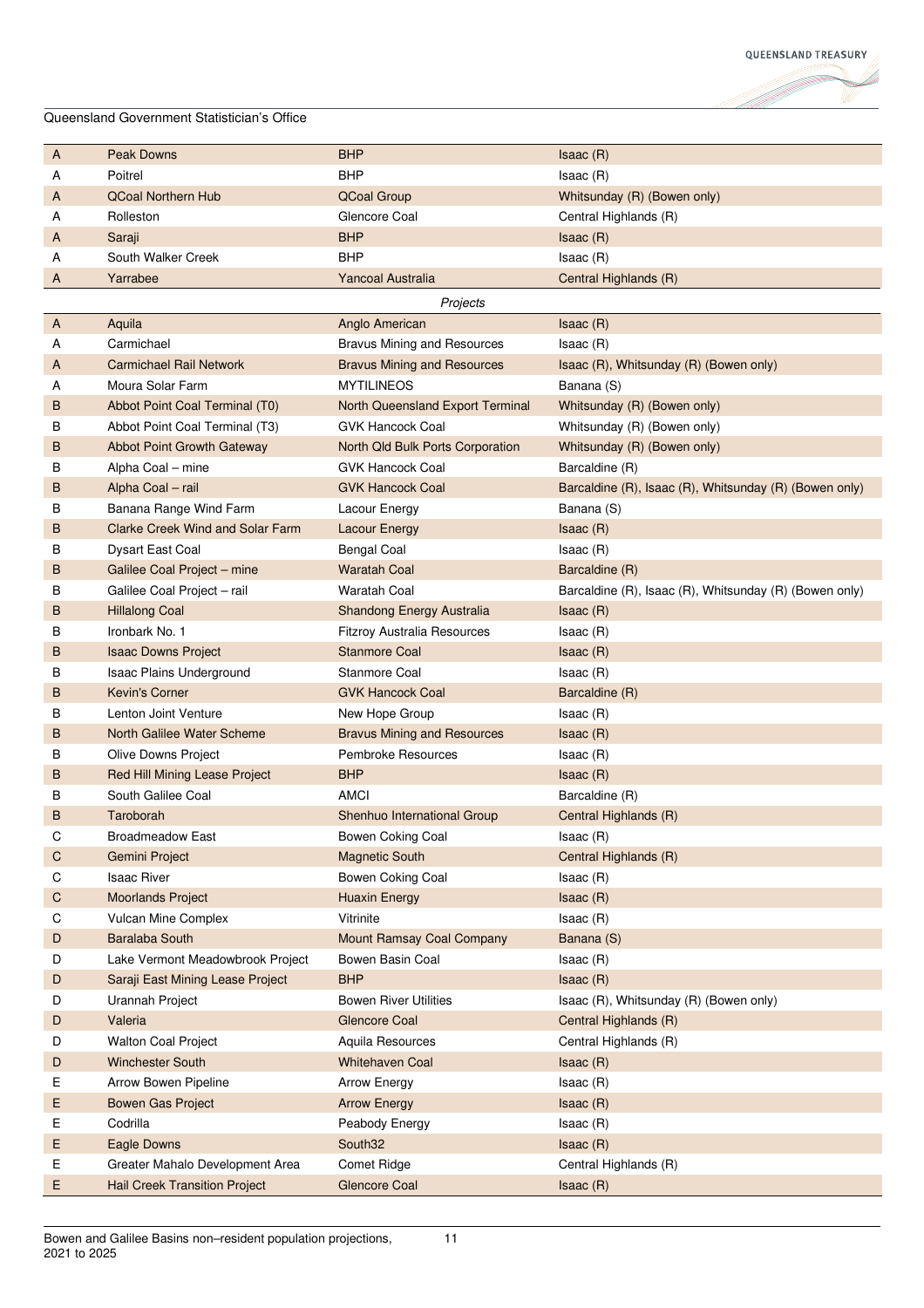

| Minyango                        | <b>Constellation Mining</b> | Central Highlands (R) |
|---------------------------------|-----------------------------|-----------------------|
| Moranbah South                  | Anglo American              | Isaac(R)              |
| Nathan Dam and Pipeline Project | SunWater                    | Banana (S)            |
| <b>Washpool Coal</b>            | Aguila Resources            | Central Highlands (R) |

(a) The five categories include operations and projects grouped according to their status in the approvals process as at March 2021. See methodology (page 2) and caveats (below) for further details.

(b) Operations that are in care and maintenance or that have ceased production are not included in this list or in the projections. These include Bluff and Cook in Central Highlands (R) and Broadlea and Norwich Park in Isaac (R).

(c) Santos Gladstone LNG (GLNG) is a joint venture between Santos, PETRONAS, Total and KOGAS.

Source: QGSO, 2021

#### **Caveats**

QGSO's non–resident population projections provide an estimate of the number of non-resident workers on-shift by LGA. They are based on the on-shift non–resident worker population estimates established in previous years and consider future workforce growth arising from resource industry and infrastructure projects planned for the region, as reported directly by resource companies.

Projections are based on the best available data and advice at the time of preparation. Non-resident populations are projected for the period to 2025 only, as the availability and reliability of information regarding operations and projects may diminish beyond that point. Project timeframes and workforce impacts may extend beyond the projections period. Projected numbers of non-resident workers on-shift presented in this report represent an estimate for 30 June of the indicated year. Temporary peaks and falls in project workforces may occur in between these mid-year estimates for successive years.

The four projection series represent a range of possible outcomes based on the status of projects in the approvals process at the time of production in March 2021 (see the projection methodology, page 2, for further details). These outcomes are subject to change over time as projects proceed through the approvals pipeline. Projections reflect the cumulative impacts of multiple projects at a given point in time, and changes to any individual project will affect the projected cumulative outcome.

Only series containing more than one project are published in this report.

Series D projections include projects that are in the early stages of planning and that have yet to proceed to a published EIS. Workforce data and indicative start dates provided to QGSO for these projects are preliminary company estimates, which may not be publicly available. Both estimated workforce numbers and project timeframes are subject to change during the course of project planning. As such, Series D projections should be regarded as having a higher degree of uncertainty than the other three series.

Category E comprises projects that have completed the approvals process but where financial close has been delayed indefinitely; projects where it is not possible to consider indicative workforce data or sequencing; and other projects that are dependent on the commencement of projects in this category. These projects could not be allocated to a projection series at the time of preparation. Changes in the status of these projects could substantially alter any or all of the possible outcomes represented by the four projection series.

The projections reflect certain assumptions about the likelihood of projects advancing according to advised commencement dates, sequencing of project stages and timing of workforce peaks. Changes to any of these factors can make a significant difference to the cumulative non-resident workforce at a given point in time, particularly during construction phases. Short-term influences such as extreme weather events, industrial action and supply chain delays can all result in changes to project scheduling and to these projections.

QGSO does not advocate any one series as being the most likely or favoured outcome and users should consider the assumptions affecting each potential scenario. Given the volatile nature of the resource sector and the inherent uncertainty about the likelihood of projects proceeding as indicated, these projections should be considered as being indicative of the range of potential outcomes rather than forecasts of future growth.

#### **Notes**

## (R) – Regional Council (S) – Shire

Non-resident workers are people who fly-in/fly-out or drive-in/drive-out (FIFO/DIDO) to work and live in the area temporarily while rostered on, and who have their usual place of residence elsewhere. Non-resident workers include FIFO/DIDO mining and gas industry employees and contractors, construction workers and associated sub-contractors. Figures in this report refer to the number of non-resident workers on-shift or present in the area at a given point in time, and should not be confused with total non–resident workforce numbers.